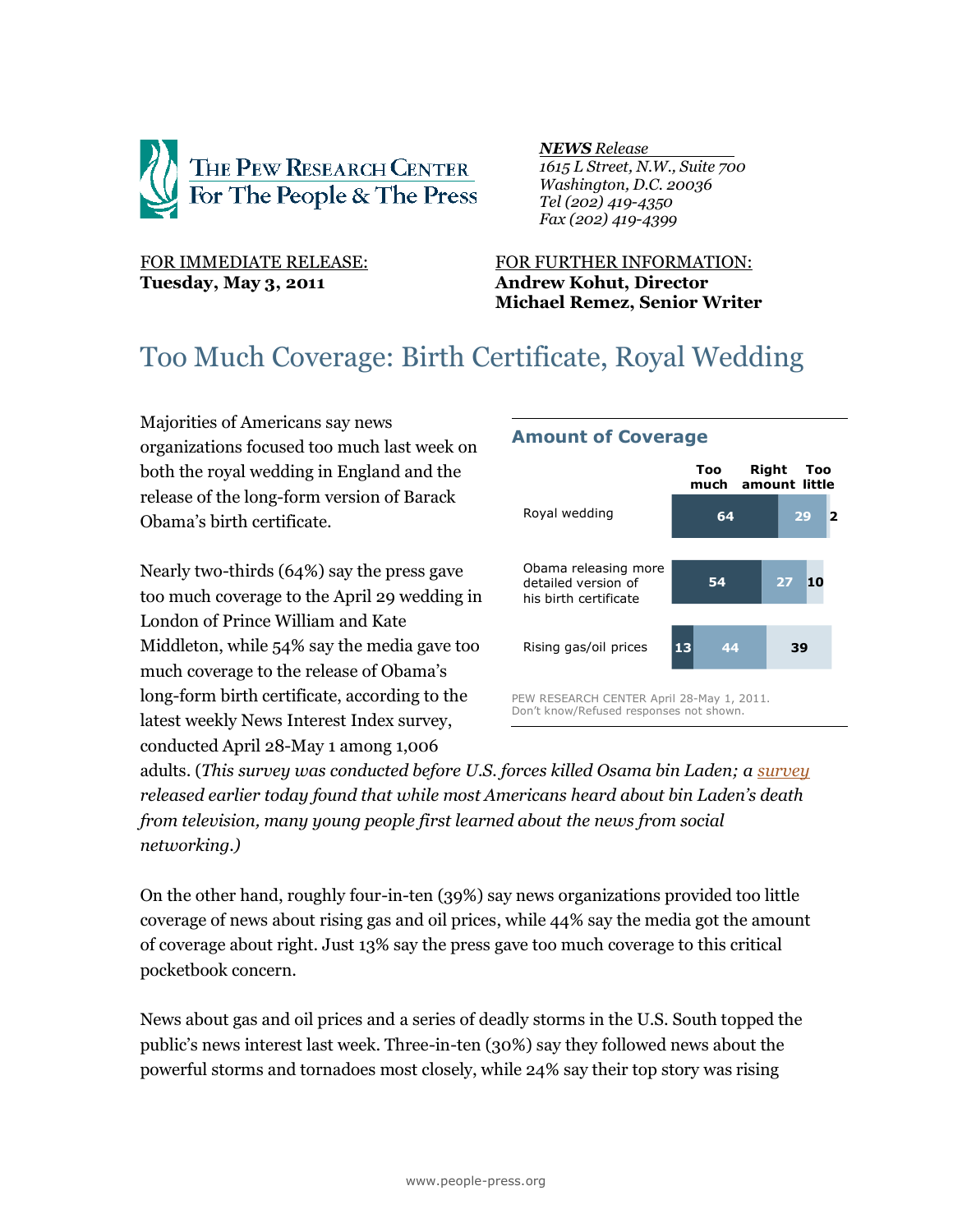fuel prices. About one-in-ten (9%) say they followed news about the royal wedding most closely, while 8% say they followed the White House release of Barack Obama's Hawaiian birth certificate this closely.

Media coverage for the week was divided across several top stories, according to a separate analysis by the Pew Research Center's Project for Excellence in Journalism (PEJ). Coverage of the tornadoes and devastation in the South accounted for 15% of coverage, while news about the royal wedding accounted for 11%. While news specifically about gas and oil prices accounted for just 2% of coverage, news about the economy in general made up another 12%.



News interest shows the percentage of people who say they followed this story most closely, Pew Research Center for the People & the Press, April 28-May 1, 2011. News coverage shows the percentage of news coverage devoted to each story, Pew Research Center's Project for Excellence in Journalism, April 25-May 1, 2011.

## **Obama's Birth Certificate**

Obama's decision to release his long-form birth certificate – and comments to reporters about his desire to end the questions by some about whether he was actually born in the United States – accounted for about 8% of coverage. But the numbers were much higher for cable news (18% of coverage) and talk radio (21%).

The public showed modest interest in this story. About two-in-ten (18%) say they followed this news very closely, while more than half say they followed news about the birth certificate not too closely (27%) or not at all closely (35%). Roughly comparable numbers of Democrats (23%) and Republicans (17%) say they followed this news very closely; 14% of independents say this as well.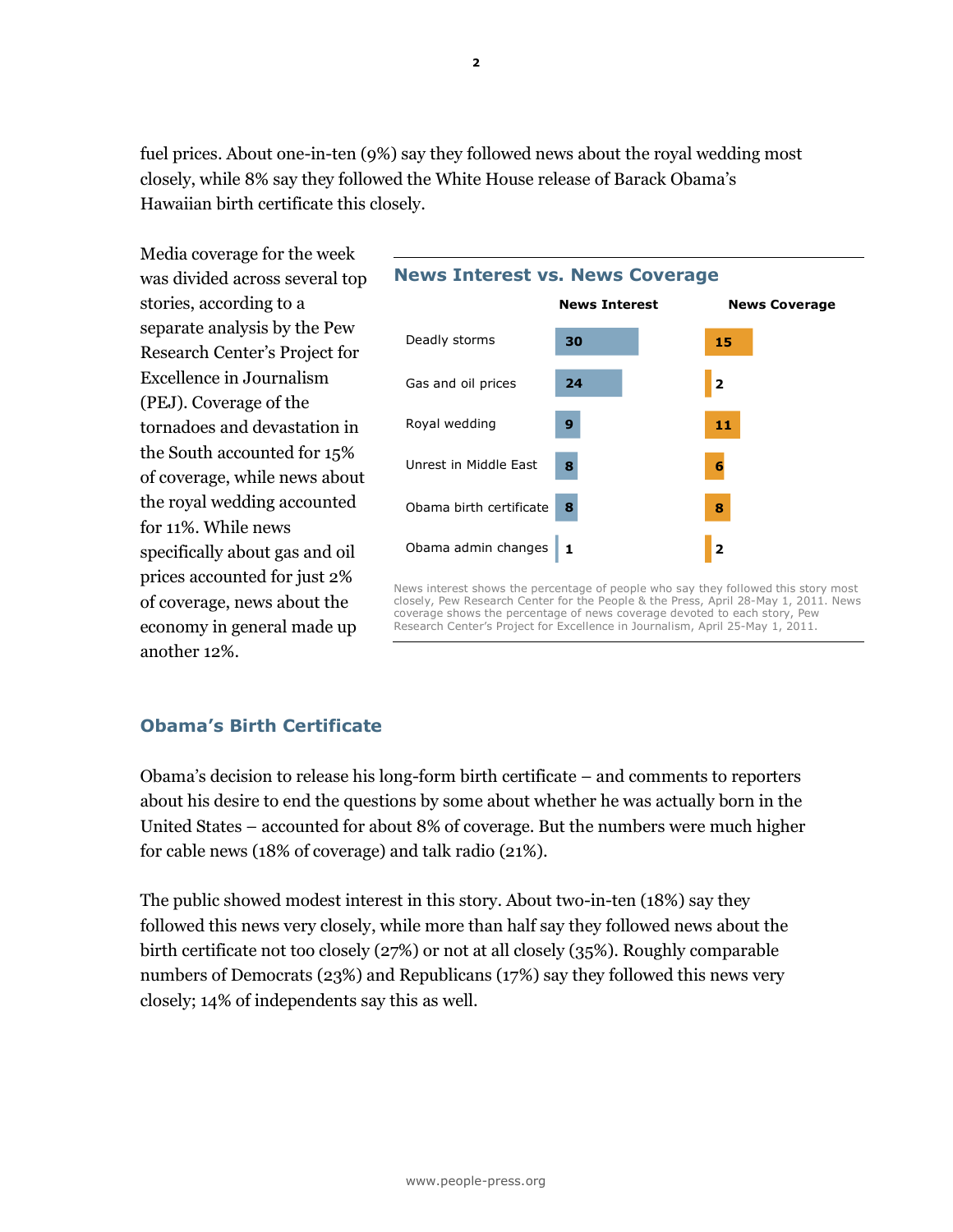And, despite easy access to a copy of the birth certificate at many news web-sites or in many daily newspapers, just 11% say they took a close look at the document. Two-in-ten (21%) say they took a look – but not closely. But about twothirds (68%) say they did not look at all. That includes roughly equal numbers of Republicans (65%), Democrats (66%) and independents (69%).

Looking at the amount of coverage, six-in-ten Democrats (61%) say the media gave this story too much, more than the 50% of Republicans and 49% of independents that say the same. On the other hand, 14% of Republicans say the story got too little coverage, compared with 8% of Democrats. One-in-ten independents (10%) say this as well.

## **Most Did Not Take a Look at Obama's Birth Certificate**

| Did you look at            | Total | Rep           | Dem           | Ind           |
|----------------------------|-------|---------------|---------------|---------------|
| Ohama hirth<br>certificate | $\%$  | $\frac{0}{0}$ | $\frac{0}{0}$ | $\frac{0}{0}$ |
| Closely                    | 11    | 14            | 10            | 10            |
| Not closely                | 21    | 21            | 23            | 21            |
| Did not look at it         | 68    | 65            | 66            | 69            |
| Don't know                 | ∗     | 0             | 1             | 0             |
|                            | 100   | 100           | 100           | 100           |

PEW RESEARCH CENTER April 28- May 1, 2011.

## **Too Much Coverage Of Birth Certificate Release?**

| Amount of coverage              | Total         | Rep           | Dem | Ind           |
|---------------------------------|---------------|---------------|-----|---------------|
| of birth certificate<br>release | $\frac{0}{0}$ | $\frac{0}{0}$ | %   | $\frac{0}{0}$ |
| Too Much                        | 54            | 50            | 61  | 49            |
| <b>Right Amount</b>             | 27            | 29            | 25  | 30            |
| Too Little                      | 10            | 14            | 8   | 10            |
| Don't know                      | 9             | 6             | 6   | 11            |
|                                 | 100           | 100           | 100 | 100           |

PEW RESEARCH CENTER April 28- May 1, 2011.

## **The Big Wedding**

Women – specifically women age 50 and over – proved most interested in the royal

wedding pageantry in London last Friday. About a third of the public (34%) says they watched the wedding; 65% say they did not. One week earlier, 19% had said they planned to watch, but the wedding was hard to miss Friday morning on television or online.

Nearly half of women (45%) say they watched the event. Just more than half (53%) of women age 50 and over say this, compared with 33% of men in this age group. Nearly four-in-ten women younger than 50 (39%) say they watched, compared with just 15% of men younger than 50.

But women are nearly as likely as men to say the wedding

received too much coverage. Six-in-ten women (60%) say this, compared with 68% of men. Two thirds of women younger than 50 (66%) say the royal wedding received too

## **Older Women Tuned into Royal Wedding**

| Did you watch<br>royal wedding?<br>Total | Yes<br>%<br>34 | No<br>$\frac{0}{0}$<br>65 |
|------------------------------------------|----------------|---------------------------|
| Men                                      | フフ             | 78                        |
| 18-49                                    | 15             | 85                        |
| $50+$                                    | 33             | 66                        |
| Women                                    | 45             | 54                        |
| 18-49                                    | 39             | 61                        |
| 50+                                      | 53             | 47                        |
|                                          |                |                           |

PEW RESEARCH CENTER April 28-May 1, 2011.

**3**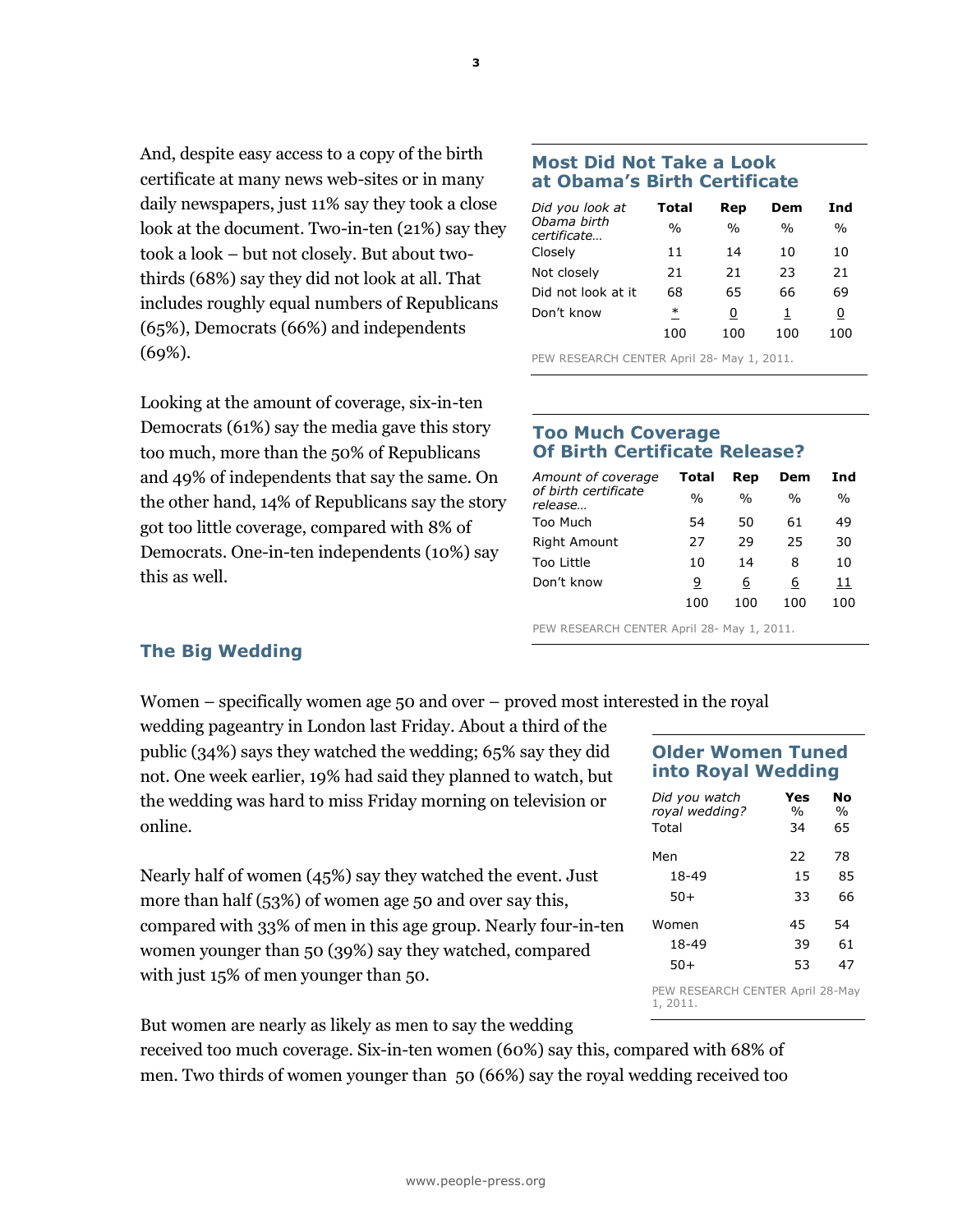much coverage. And, despite their interest in watching, a majority of women 50 and older (56%) agree.

Overall, the percentage of the public that says news organizations gave the royal wedding too much coverage (64%) matched the number that said this one week earlier during the run-up to the event. That week, 25% said news organizations were giving the wedding the right amount of coverage and 4% said too little.

## **The Week's News**

Americans focused most closely last week on the deadly storms in the South and news about rising fuel prices. They paid less attention to the other top stories.

While 51% say they followed news about fuel prices very closely, men were more likely to say this than women (56% vs. 45%). People with a high school degree or less education also were more likely to follow this story very closely (59%) than those with a college degree or more education (40%) or those with some college experience (49%).

Nearly two-in-ten each (18%) say they very closely followed news about Obama releasing his long-form birth certificate or news about continuing unrest in the Middle East. About one-in-ten say the birth certificate news (8%) or Middle East developments (8%) was their top story of the week. News out of the Middle East accounted for 6% coverage, most

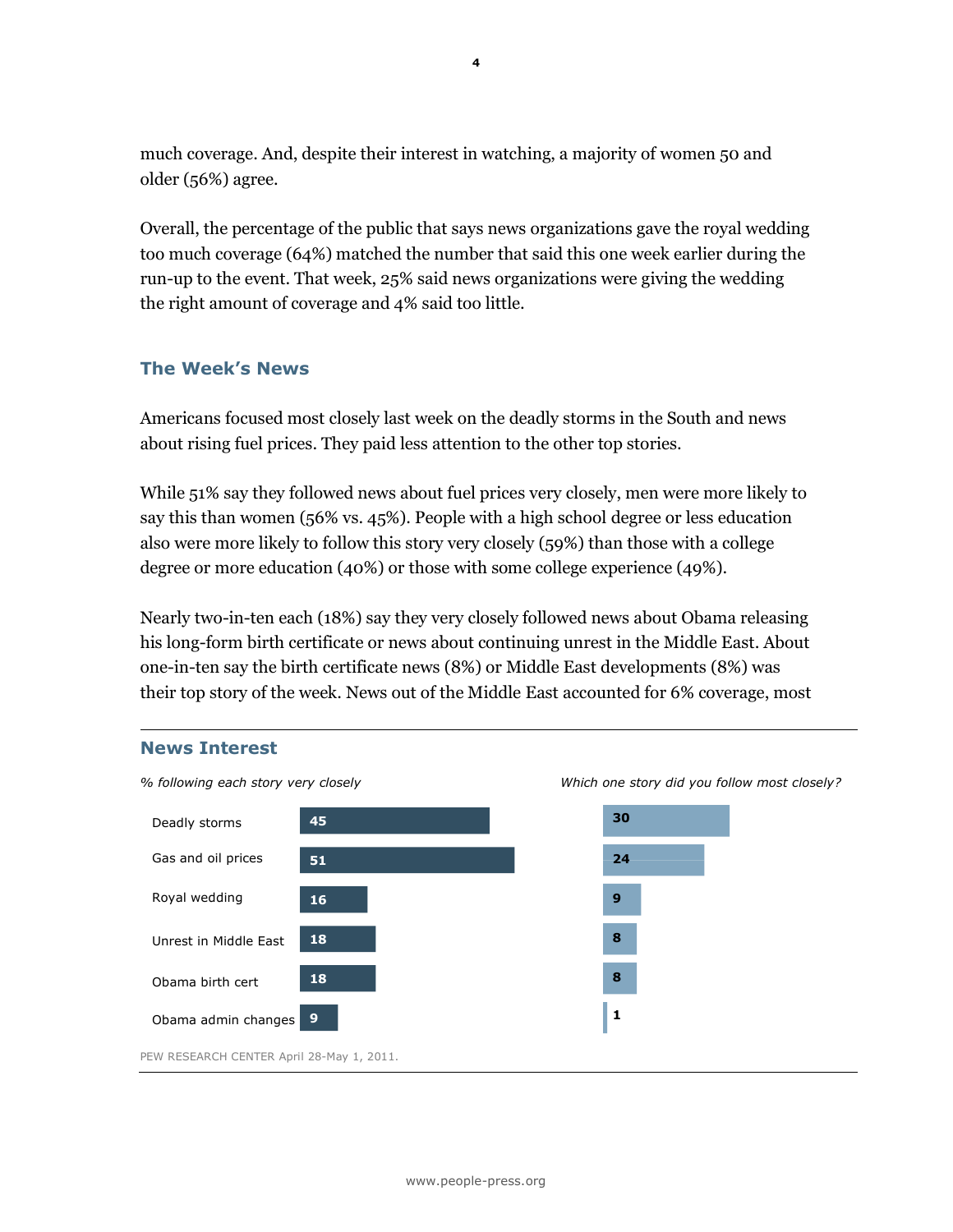focusing on the situation in Syria, according to PEJ.

Another 16% say they followed news about the royal wedding very closely; 9% say this was the story they followed most closely. The story accounted for 11% of coverage.

Just 9% say they followed news about changes to Obama's national security team very closely; 1% say this was their top story for the week. The announcement that Leon Panetta would become secretary of state and Gen. David Petraeus would replace him as director of the Central Intelligence Agency accounted for 2% of coverage.

These findings are based on the most recent installment of the weekly News Interest Index, an ongoing project of the Pew Research Center for the People & the Press. The index, building on the Center's longstanding research into public attentiveness to major news stories, examines news interest as it relates to the news media's coverage. The weekly survey is conducted in conjunction with The Project for Excellence in Journalism's News Coverage Index, which monitors the news reported by major newspaper, television, radio and online news outlets on an ongoing basis. In the most recent week, data relating to news coverage were collected April 25 to May 1, and survey data measuring public interest in the top news stories of the week were collected April 28 to May 1, from a nationally representative sample of 1,006 adults.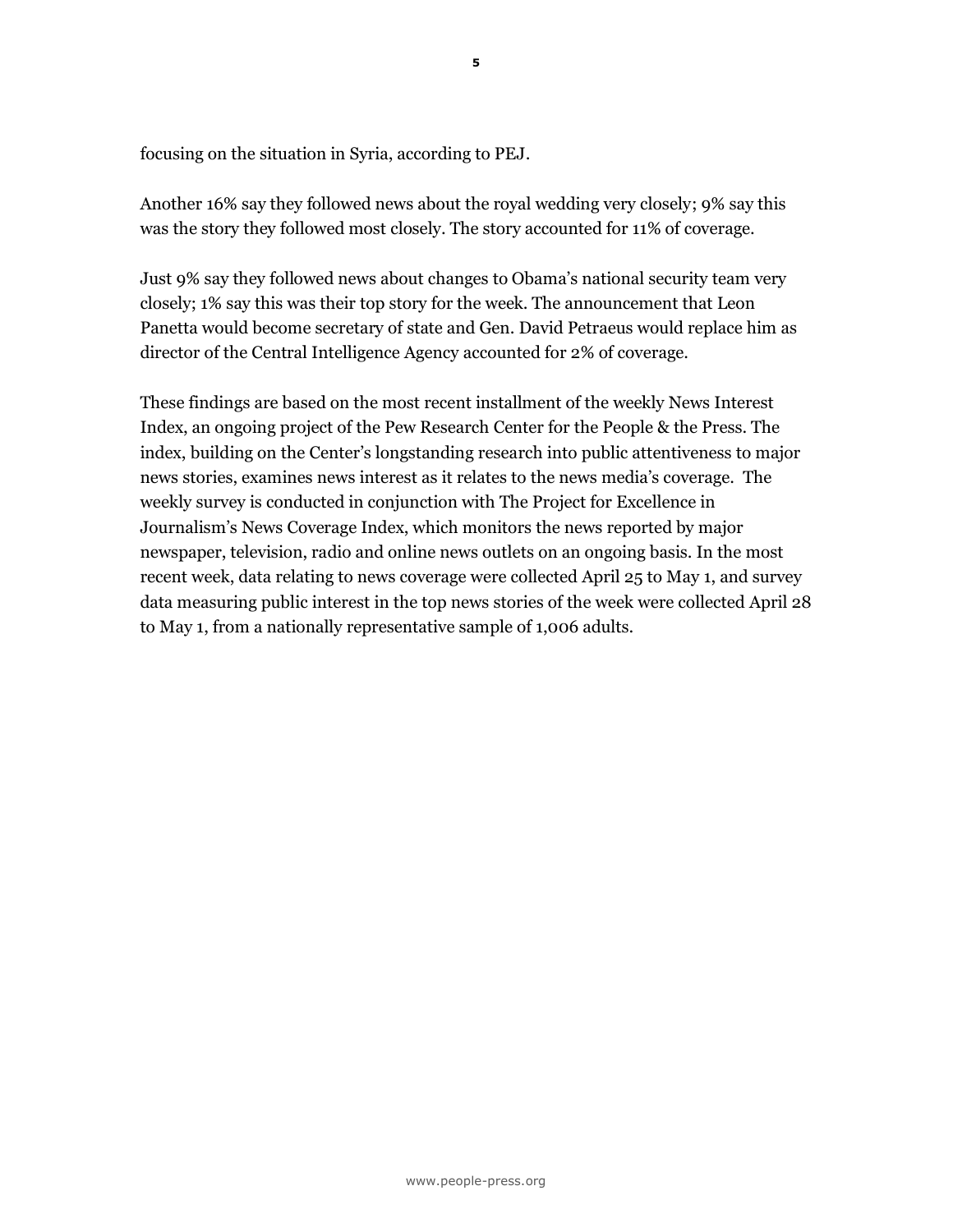## **About the News Interest Index**

The *News Interest Index* is a weekly survey conducted by the Pew Research Center for the People & the Press aimed at gauging the public's interest in and reaction to major news events. This project has been undertaken in conjunction with the Project for Excellence in Journalism's *News Coverage Index*, an ongoing content analysis of the news. The News Coverage Index catalogues the news from top news organizations across five major sectors of the media: newspapers, network television, cable television, radio and the internet. Each week (from Monday through Sunday) PEJ compiles this data to identify the top stories for the week. (For more information about the Project for Excellence in Journalism's News Coverage Index, go t[o www.journalism.org.](http://www.journalism.org/)) The News Interest Index survey collects data from Thursday through Sunday to gauge public interest in the most covered stories of the week.

Results for this survey are based on telephone interviews conducted April 28-May 1, 2011, among a national sample of 1,006 adults 18 years of age or older living in the continental United States (675 respondents were interviewed on a landline telephone, and 331 were interviewed on a cell phone, including 150 who had no landline telephone). The survey was conducted by interviewers at Princeton Data Source under the direction of Princeton Survey Research Associates International. A combination of landline and cell phone random digit dial samples were used; both samples were provided by Survey Sampling International. Interviews were conducted in English. Respondents in the landline sample were selected by randomly asking for the youngest adult male or female who is now at home. Interviews in the cell sample were conducted with the person who answered the phone, if that person was an adult 18 years of age or older.

The combined landline and cell phone sample are weighted using an iterative technique that matches gender, age, education, race, Hispanic origin, region, and population density to parameters from the March 2010 Census Bureau's Current Population Survey. The sample is also weighted to match current patterns of telephone status based on extrapolations from the 2010 National Health Interview Survey. The weighting procedure also accounts for the fact that respondents with both landline and cell phones have a greater probability of being included in the combined sample and adjusts for household size within the landline sample. Sampling errors and statistical tests of significance take into account the effect of weighting. The following table shows the sample sizes and the error attributable to sampling that would be expected at the 95% level of confidence for different groups in the survey:

| Group        | <b>Sample Size</b> | Plus or minus         |
|--------------|--------------------|-----------------------|
| Total sample | 1,006              | 4.0 percentage points |
|              |                    |                       |
| Men          | 426                | 6.0 percentage points |
| 18-49        | 187                | 9.0 percentage points |
| $50+$        | 230                | 8.0 percentage points |
| Women        | 580                | 5.0 percentage points |
| 18-49        | 208                | 8.5 percentage points |
| $50+$        | 338                | 6.5 percentage points |
|              |                    |                       |
| Republicans  | 247                | 7.5 percentage points |
| Democrats    | 344                | 6.5 percentage points |
| Independents | 325                | 7.0 percentage points |

Sample sizes and sampling errors for other subgroups are available upon request.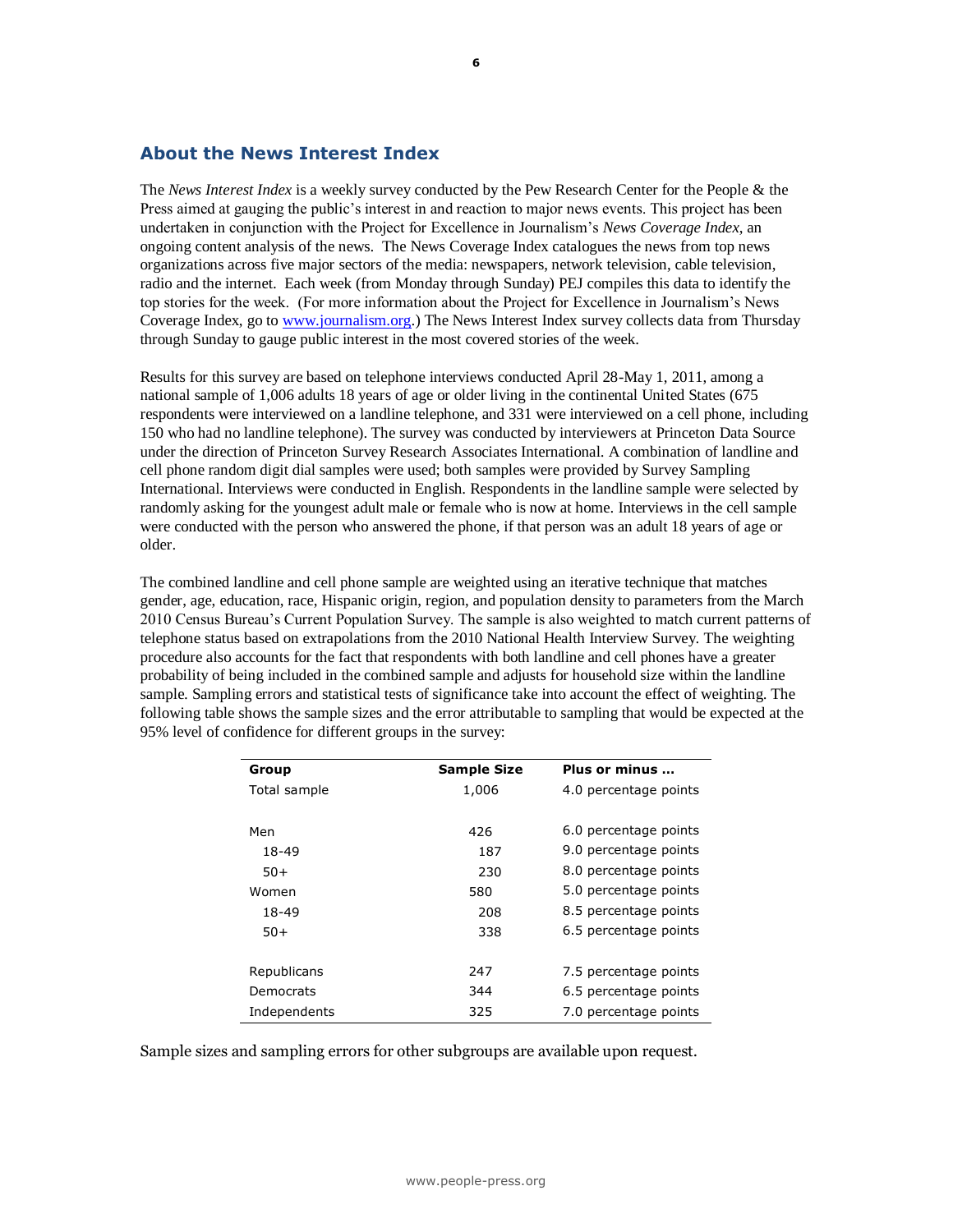In addition to sampling error, one should bear in mind that question wording and practical difficulties in conducting surveys can introduce error or bias into the findings of opinion polls.

## **About the Pew Research Center for the People & the Press**

The Pew Research Center for the People & the Press is an independent opinion research group that studies attitudes toward the press, politics and public policy issues. We are sponsored by The Pew Charitable Trusts and are one of seven projects that make up the Pew Research Center, a nonpartisan "fact tank" that provides information on the issues, attitudes and trends shaping America and the world.

The Center's purpose is to serve as a forum for ideas on the media and public policy through public opinion research. In this role it serves as an important information resource for political leaders, journalists, scholars, and public interest organizations. All of our current survey results are made available free of charge.

All of the Center's research and reports are collaborative products based on the input and analysis of the entire Center staff consisting of:

Andrew Kohut, Director Scott Keeter, Director of Survey Research Carroll Doherty and Michael Dimock, Associate Directors Michael Remez, Senior Writer Leah Christian and Jocelyn Kiley, Senior Researchers Robert Suls, Shawn Neidorf, and Alec Tyson, Research Associates Danielle Gewurz, Research Assistant

© Pew Research Center, 2011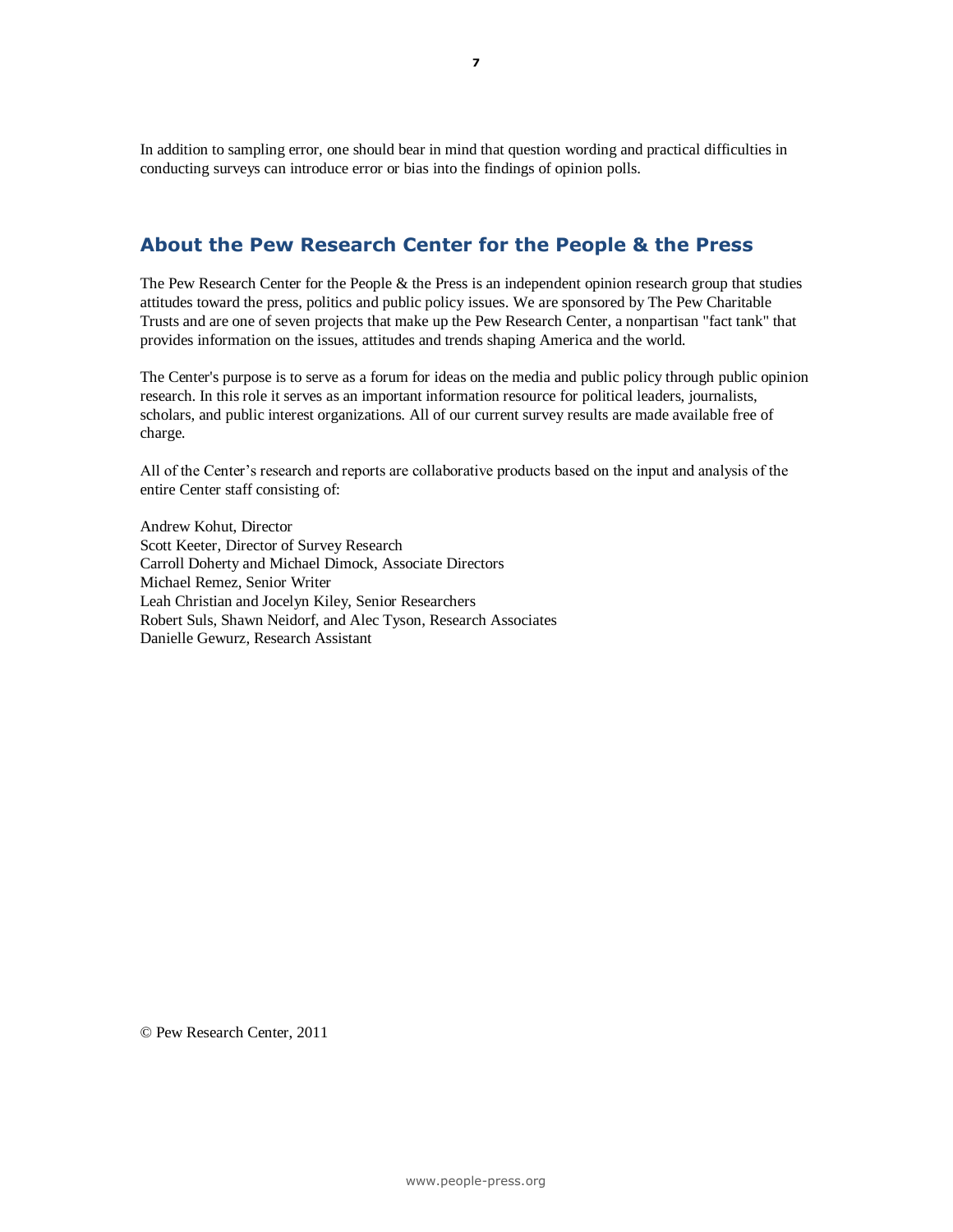#### **PEW RESEARCH CENTER NEWS INTEREST INDEX APRIL 28-MAY 1, 2011 OMNIBUS FINAL TOPLINE N=1,006**

#### **ASK ALL:**

PEW.1 As I read a list of some stories covered by news organizations this past week, please tell me if you happened to follow each news story very closely, fairly closely, not too closely, or not at all closely. First, **[INSERT ITEM; RANDOMIZE;] [IF NECESSARY** "Did you follow **[ITEM]** very closely, fairly closely, not too closely or not at all closely?"**]**

|    |                                                               | Very<br>closely | Fairly<br>closely | Not too<br>closely | Not at all<br>closely    | (VOL.)<br>DK/Ref |
|----|---------------------------------------------------------------|-----------------|-------------------|--------------------|--------------------------|------------------|
| a. | News about Barack Obama's birthplace and<br>birth certificate |                 |                   |                    |                          |                  |
|    | April 28-May 1, 2011                                          | 18              | 19                | 27                 | 35                       | 1                |
| b. | The rising price of gas and oil                               |                 |                   |                    |                          |                  |
|    | April 28-May 1, 2011                                          | 51              | 26                | 13                 | 10                       | 1                |
|    | April 14-17, 2011                                             | 53              | 25                | 11                 | 11                       | $\ast$           |
|    | March 17-20, 2011                                             | 46              | 28                | 14                 | 12                       | $\ast$           |
|    | <b>TRENDS FOR COMPARISON:</b>                                 |                 |                   |                    |                          |                  |
|    | February 24-27, 2011: The rising price of                     |                 |                   |                    |                          |                  |
|    | oil                                                           | 50              | 29                | 13                 | 8                        | $\ast$           |
|    | June 27-30, 2008                                              | 57              | 26                | 11                 | 5                        | 1                |
|    | March 7-10, 2008                                              | 43              | 33                | 12                 | 11                       | 1                |
|    | November 9-12, 2007                                           | 44              | 28                | 14                 | 13                       | 1                |
|    | October 17-20, 2008: The falling price of                     |                 |                   |                    |                          |                  |
|    |                                                               | 53              | 33                | 11                 | 3                        | $\ast$           |
|    | gas and oil                                                   | 62              | 25                | 8                  | 4                        | 1                |
|    | July 3-7, 2008: The rising price of gasoline                  |                 |                   | $\overline{7}$     | $\overline{7}$           |                  |
|    | June 6-9, 2008                                                | 66<br>65        | 19                |                    |                          | 1<br>$\ast$      |
|    | May 22-25, 2008                                               |                 | 22                | 9                  | $\overline{\mathcal{L}}$ |                  |
|    | May 16-19, 2008                                               | 64              | 21                | 10                 | $\overline{\mathcal{L}}$ | 1                |
|    | May 2-5, 2008                                                 | 63              | 23                | 9                  | 4                        | 1<br>$\ast$      |
|    | April 25-28, 2008                                             | 62              | 23                | 10                 | 5                        |                  |
|    | May 24-27, 2007                                               | 52              | 29                | 10                 | $\,8\,$                  | 1                |
|    | May 18-21, 2007 <sup>1</sup>                                  | 48              | 27                | 16                 | $\,8\,$                  | 1                |
|    | August, 2006 <sup>2</sup>                                     | 60              | 26                | 7                  | 5                        | $\overline{2}$   |
|    | June, 2006                                                    | 58              | 26                | 10                 | 5                        | 1                |
|    | May, 2006                                                     | 69              | 21                | 6                  | 3                        | 1                |
|    | April, 2006                                                   | 65              | 22                | 8                  | 4                        | 1                |
|    | December, 2005                                                | 61              | 27                | 7                  | $\overline{\mathbf{4}}$  | 1                |
|    | Early November, 2005                                          | 61              | 27                | 9                  | $\overline{2}$           | 1                |
|    | Late October, 2005                                            | 67              | 23                | $\overline{7}$     | 3                        | $\ast$           |
|    | Early October, 2005                                           | 65              | 25                | 6                  | 3                        | 1                |
|    | Early September, 2005                                         | 71              | 19                | $\overline{7}$     | 3                        | $\ast$           |
|    | Mid-May, 2005                                                 | 58              | 27                | 9                  | 5                        | 1                |
|    | Mid-March, 2005                                               | 50              | 32                | 13                 | 5                        | $\ast$           |
|    | Mid-October, 2004                                             | 64              | 22                | 8                  | 5                        | 1                |
|    | August, 2004                                                  | 52              | 29                | 10                 | 8                        | 1                |
|    | July, 2004                                                    | 56              | 25                | 11                 | $\overline{7}$           | $\mathbf{1}$     |
|    | June, 2004                                                    | 58              | 26                | 9                  | 6                        | 1                |
|    | April, 2004                                                   | 46              | 30                | 15                 | 8                        | 1                |
|    | Early April, 2004                                             | 58              | 23                | 10                 | 8                        | 1                |
|    | Mid-March, 2004                                               | 47              | 27                | 14                 | 10                       | $\overline{2}$   |
|    | September, 2003                                               | 45              | 27                | 15                 | 11                       | 1                |
|    | March, 2003                                                   | 52              | 27                | 11                 | 9                        | 1                |
|    |                                                               |                 |                   |                    |                          |                  |

 $\frac{1}{1}$ For May 18-21, 2007 the item was not asked as part of a list. 2

From October, 2000 to August, 2006, the story was listed as "The high price of gasoline these days." From August, 1990 to June, 2000, the story was listed as "Recent increases in the price of gasoline."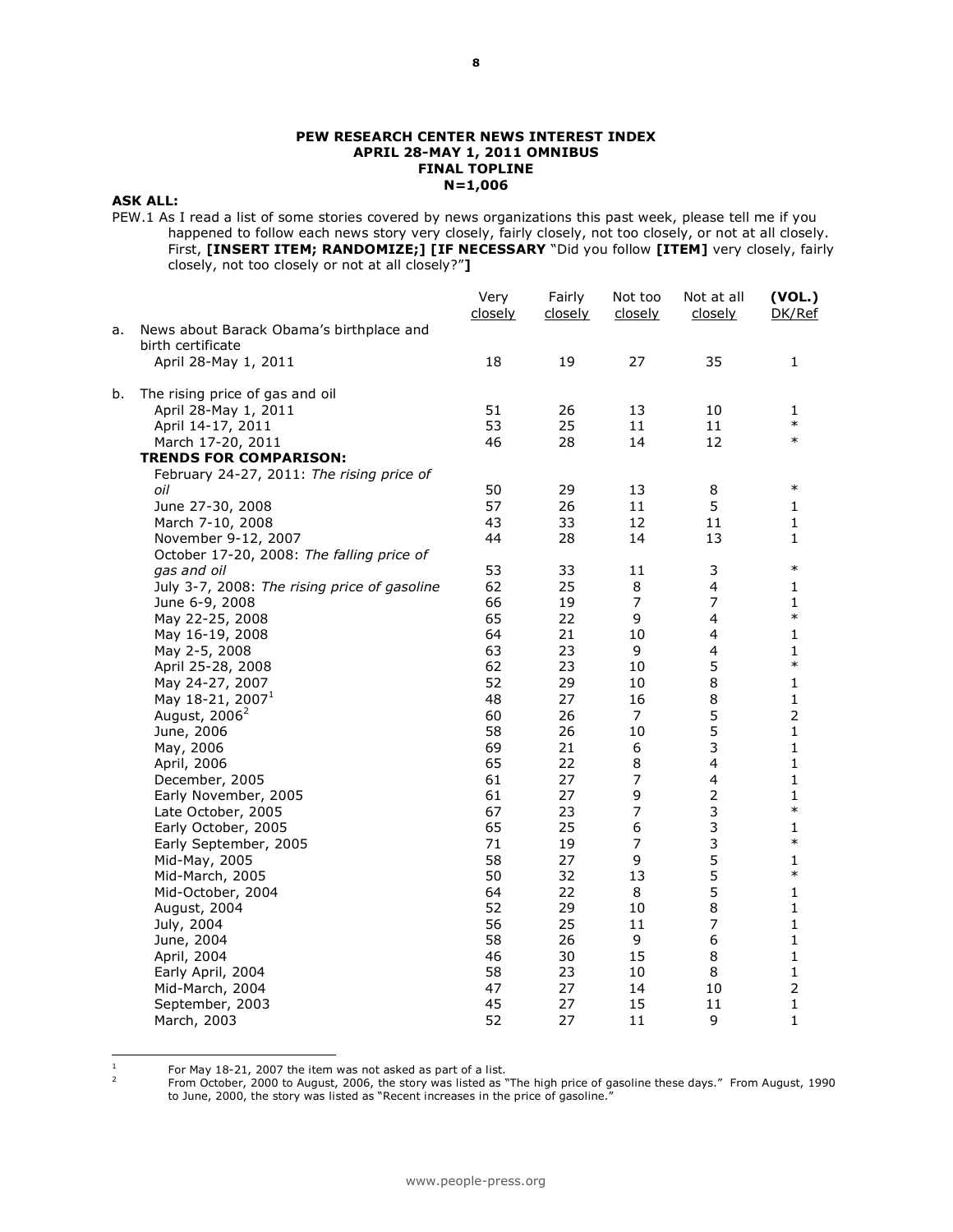#### **PEW.1 CONTINUED…**

|    |                                               | Very<br>closely | Fairly<br>closely | Not too<br>closely | Not at all<br>closely | (VOL.)<br>DK/Ref |
|----|-----------------------------------------------|-----------------|-------------------|--------------------|-----------------------|------------------|
|    | February, 2003                                | 53              | 25                | 12                 | 9                     | 1                |
|    | June, 2001                                    | 56              | 31                | 7                  | 5                     | 1                |
|    | May, 2001                                     | 61              | 26                | 6                  | 6                     | 1                |
|    | Early October, 2000                           | 56              | 25                | 12                 | 6                     | 1                |
|    | June, 2000                                    | 61              | 25                | 9                  | 5                     | $\ast$           |
|    | March, 2000                                   | 58              | 28                | 10                 | $\overline{4}$        | $\ast$           |
|    | October, 1990                                 | 62              | 26                | 8                  | 4                     | $\ast$           |
|    | September, 1990                               | 56              | 28                | 11                 | 5                     | $\ast$           |
|    | August, 1990                                  | 57              | 27                | 10                 | 5                     | 1                |
| c. | Anti-government protests and violence in      |                 |                   |                    |                       |                  |
|    | some Middle Eastern countries                 |                 |                   |                    |                       |                  |
|    | April 28-May 1, 2011                          | 18              | 29                | 25                 | 27                    | 1                |
|    | <b>TRENDS FOR COMPARISON:</b>                 |                 |                   |                    |                       |                  |
|    | April 21-25, 2011: The currents situation     |                 |                   |                    |                       |                  |
|    | and events in Libya                           | 21              | 35                | 20                 | 22                    | 1                |
|    | April 14-17, 2011                             | 21              | 30                | 25                 | 23                    | 1                |
|    | April 7-10, 2011                              | 28              | 35                | 21                 | 16                    | $\ast$           |
|    | March 31-April 3, 2011: Military air strikes  |                 |                   |                    |                       |                  |
|    | in Libya by the U.S. and its allies           | 37              | 31                | 17                 | 14                    | 1                |
|    | March 24-27, 2011                             | 33              | 34                | 17                 | 15                    | $\ast$           |
|    | March 17-20, 2011: The conflict between       |                 |                   |                    |                       |                  |
|    | rebels and government forces in Libya         | 26              | 28                | 21                 | 23                    | 1                |
|    |                                               |                 |                   |                    |                       |                  |
|    | March 10-13, 2011: Growing violence in        |                 |                   |                    |                       | $\ast$           |
|    | Libya                                         | 29              | 29                | 21                 | 20                    |                  |
|    | March 3-6, 2011                               | 31              | 31                | 18                 | 19                    | 1                |
|    | February 24-27, 2011                          | 38              | 30                | 15                 | 16                    | $\ast$           |
|    | February 17-20, 2011: News about the          |                 |                   |                    |                       |                  |
|    | situation in Egypt                            | 34              | 32                | 17                 | 16                    | 1                |
|    | February 17-20, 2011: Anti-government         |                 |                   |                    |                       |                  |
|    | protests in other Middle Eastern and North    |                 |                   |                    |                       |                  |
|    | African nations                               | 20              | 30                | 22                 | 28                    | 1                |
|    | February 10-13, 2011: Anti-government         |                 |                   |                    |                       |                  |
|    | protests in Egypt and the resignation of      |                 |                   |                    |                       |                  |
|    | President Hosni Mubarak                       | 39              | 31                | 14                 | 15                    | 1                |
|    | February 3-6, 2011: Anti-government           |                 |                   |                    |                       |                  |
|    | protests in Egypt and other Middle Eastern    |                 |                   |                    |                       |                  |
|    |                                               | 32              |                   |                    |                       | $\ast$           |
|    | countries                                     |                 | 35                | 16                 | 18                    | $\ast$           |
|    | January 27-30, 2011                           | 17              | 26                | 21                 | 35                    |                  |
|    | January 20-23, 2011: Political instability in |                 |                   |                    |                       |                  |
|    | Tunisia following the collapse of the         |                 |                   |                    |                       |                  |
|    | government                                    | 7               | 15                | 25                 | 53                    |                  |
|    | January, 2007: The U.S. air strikes on        |                 |                   |                    |                       |                  |
|    | suspected terrorist sites in Somalia          | 17              | 32                | 27                 | 23                    | 1                |
|    | May, 1999: NATO air strikes against           |                 |                   |                    |                       |                  |
|    | Serbian forces                                | 32              | 38                | 19                 | 10                    | 1                |
|    | Late April, 1999                              | 41              | 39                | 13                 | 7                     | $\ast$           |
|    | April, 1999                                   | 41              | 37                | 16                 | 6                     | 0                |
|    | March, 1999: NATO air strikes against         |                 |                   |                    |                       |                  |
|    | Serbian forces in Kosovo                      | 43              | 32                | 15                 | 9                     | 1                |
|    | August, 1998: U.S. military strikes against   |                 |                   |                    |                       |                  |
|    | sites linked to terrorists in Afghanistan and |                 |                   |                    |                       |                  |
|    |                                               |                 |                   |                    |                       | $\ast$           |
|    | Sudan                                         | 44              | 35                | 13                 | 8                     |                  |
|    | July 10-24, 1986: The U.S. air strike         |                 |                   |                    |                       |                  |
|    | against Libya                                 | 58              | 27                | 11                 | 3                     | 1                |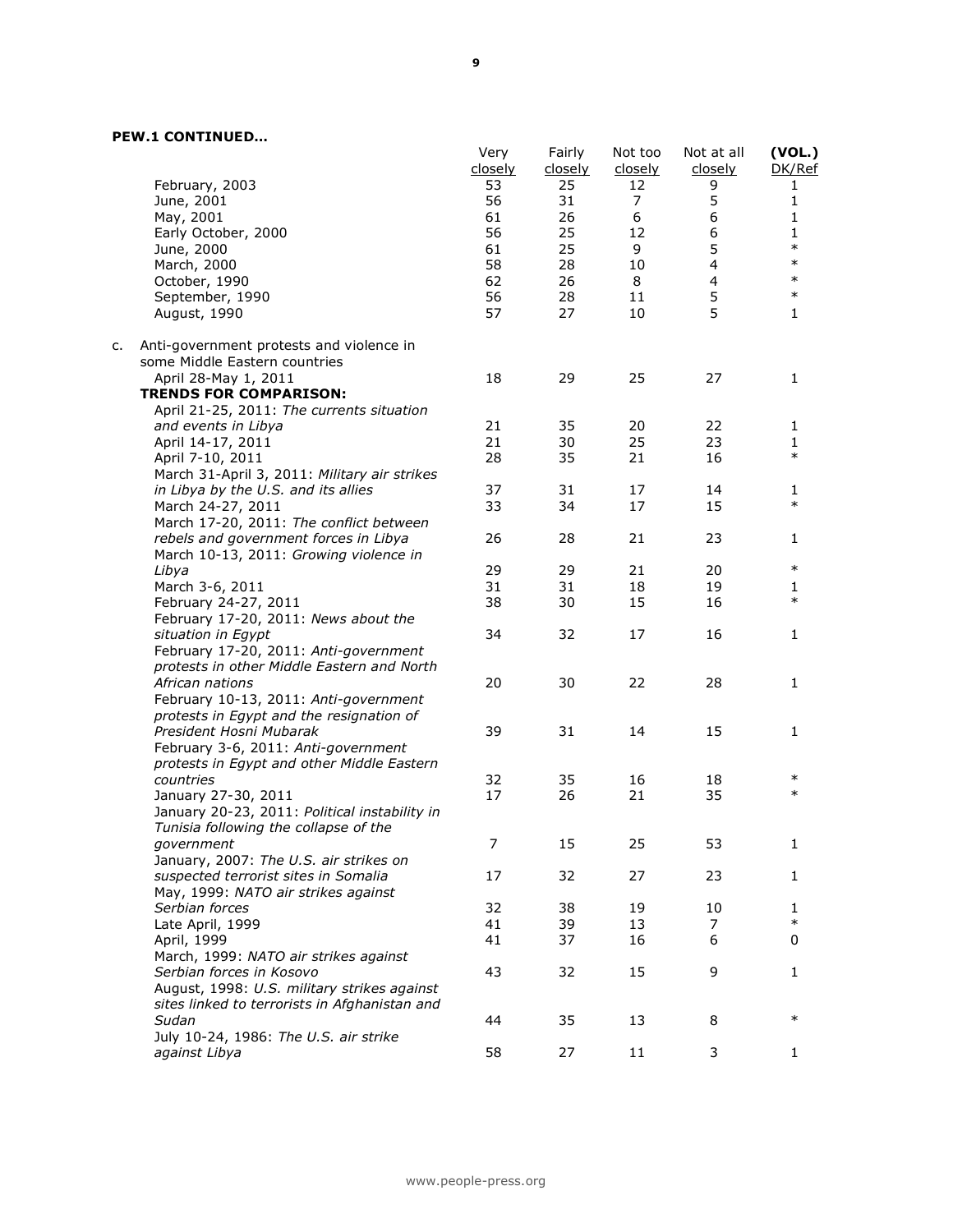#### **PEW.1 CONTINUED…**

|    |                                                                                                                                | Very<br>closely | Fairly<br>closely | Not too<br>closely | Not at all<br>closely | (VOL.)<br>DK/Ref |
|----|--------------------------------------------------------------------------------------------------------------------------------|-----------------|-------------------|--------------------|-----------------------|------------------|
| d. | Deadly storms in the South<br>April 28-May 1, 2011                                                                             | 45              | 29                | 14                 | 12                    | $\mathbf{1}$     |
|    | <b>TRENDS FOR COMPARISON:</b>                                                                                                  |                 |                   |                    |                       |                  |
|    | April 21-25, 2011: Deadly storms in the                                                                                        |                 |                   |                    |                       |                  |
|    | South and Midwest                                                                                                              | 29              | 33                | 18                 | 20                    | $\ast$           |
|    | June 13-16, 2008: A tornado that killed                                                                                        |                 |                   |                    |                       |                  |
|    | four Boy Scouts at a camp in Iowa                                                                                              | 32              | 35                | 17                 | 16                    | $\ast$           |
|    | May 30-June 2, 2008: Midwest <sup>3</sup>                                                                                      | 30              | 33                | 21                 | 15                    | 1                |
|    | February 8-11, 2008: South and Midwest                                                                                         | 25              | 42                | 19                 | 13                    | $\mathbf{1}$     |
|    | May 11-14, 2007: Tornadoes and floods in<br>the Midwest                                                                        | 22              | 35                | 23                 | 19                    |                  |
|    | March 2-5, 2007: South and Midwest                                                                                             | 33              | 38                | 18                 | 11                    | 1<br>$\ast$      |
|    | May, 1999: Oklahoma and Kansas                                                                                                 | 38              | 40                | 15                 | 6                     | $\mathbf{1}$     |
| e. | The announcement that Leon Panetta would<br>become Secretary of Defense and David<br>Petraeus would become Director of the CIA |                 |                   |                    |                       |                  |
|    | April 28-May 1, 2011<br><b>TRENDS FOR COMPARISON:</b>                                                                          | 9               | 17                | 22                 | 50                    | $\mathbf{1}$     |
|    | January 6-9, 2011: Changes to Barack                                                                                           |                 |                   |                    |                       |                  |
|    | Obama's White House staff<br>January 23-26, 2009: Hillary Clinton                                                              | 19              | 34                | 18                 | 28                    | 1                |
|    | becoming Secretary of State                                                                                                    | 24              | 30                | 24                 | 22                    | $\ast$           |
|    | January 9-12, 2009: Barack Obama's                                                                                             |                 |                   |                    |                       |                  |
|    | appointments and plans for his                                                                                                 |                 |                   |                    |                       |                  |
|    | administration                                                                                                                 | 30              | 37                | 21                 | 12                    | $\ast$           |
|    | January 2-4, 2009                                                                                                              | 32              | 35                | 16                 | 17                    | $\ast$           |
|    | December 12-15, 2008                                                                                                           | 30              | 34                | 20                 | 16                    | $\ast$           |
|    | December 5-8, 2008                                                                                                             | 36              | 38                | 15                 | 11                    | $\ast$           |
|    | November 21-24, 2008: Plans for the new                                                                                        |                 |                   |                    |                       |                  |
|    | Obama administration                                                                                                           | 49              | 24                | 15                 | 12                    | $\ast$           |
|    | November 14-17, 2008                                                                                                           | 32              | 37                | 16                 | 15                    | $\ast$           |
|    | November 7-10, 2008                                                                                                            | 39              | 30                | 17                 | 14                    | $\ast$           |
|    | August 30-September 2, 2007: Attorney                                                                                          |                 |                   |                    |                       |                  |
|    | General Alberto Gonzales' resignation<br>August 17-20, 2007: Karl Rove's                                                       | 16              | 28                | 23                 | 33                    | $\ast$           |
|    | resignation from his position in the White                                                                                     |                 |                   |                    |                       |                  |
|    | House                                                                                                                          | 14              | 20                | 23                 | 42                    | 1                |
|    | Mid-November, 2006: The resignation of                                                                                         |                 |                   |                    |                       |                  |
|    | Secretary of Defense Donald Rumsfeld                                                                                           | 30              | 30                | 21                 | 18                    | $\mathbf{1}$     |
|    | January, 2001: George W. Bush's cabinet                                                                                        |                 |                   |                    |                       |                  |
|    | choices and other high-level appointments                                                                                      | 26              | 32                | 24                 | 17                    | 1                |
|    | January, 1993: Bill Clinton's cabinet<br>choices and other high-level appointments                                             | 24              | 42                | 22                 | $11\,$                | $\mathbf{1}$     |
|    | December, 1991: The resignation of White                                                                                       |                 |                   |                    |                       |                  |
|    | House Chief of Staff John Sununu                                                                                               | 8               | 25                | 31                 | 36                    | 0                |
| f. | The wedding of Prince William and Kate<br>Middleton in England                                                                 |                 |                   |                    |                       |                  |
|    | April 28-May 1, 2011                                                                                                           | 16              | 19                | 25                 | 39                    | $\ast$           |
|    | April 21-25, 2011: The upcoming wedding<br>of Prince William and Kate Middleton in                                             |                 |                   |                    |                       |                  |
|    | England                                                                                                                        | 8               | 13                | 25                 | 53                    | $\ast$           |
|    | <b>TREND FOR COMPARISON:</b>                                                                                                   |                 |                   |                    |                       |                  |
|    | May 9-12, 2008: The wedding of George                                                                                          |                 |                   |                    |                       |                  |
|    | Bush's daughter Jenna                                                                                                          | 4               | 7                 | 25                 | 63                    | 1                |

 $\overline{\mathbf{3}}$ 

 $3$  March 2-5, 2007 through May 30-June 2, 2008 asked about "Violent storms and tornadoes" in each region. May, 1999 asked about "Tornadoes in Oklahoma and Kansas."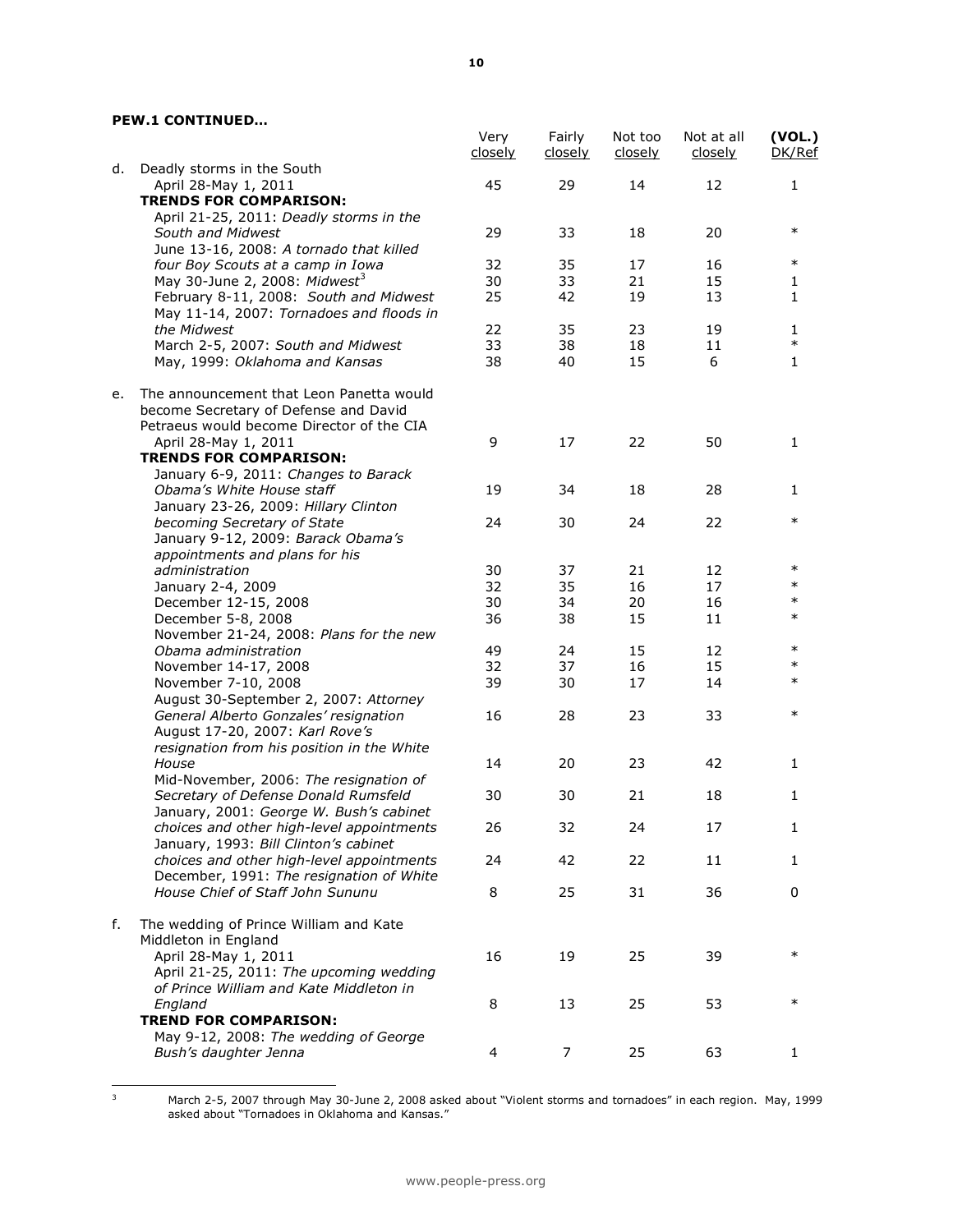#### **ASK ALL:**

PEW.2 Which ONE of the stories I just mentioned have you followed most closely, or is there another story you've been following MORE closely? [**DO NOT READ LIST. ACCEPT ONLY ONE RESPONSE.]** 

Apr 28-May 1

 $\frac{2011}{30}$ 

- Deadly storms in the South
- 24 The rising price of gas and oil
- 9 The wedding of Prince William and Kate Middleton in England
- 8 Anti-government protests and violence in some Middle Eastern countries
- 8 News about Barack Obama's birthplace and birth certificate The announcement that Leon Panetta would become Secretary of Defense and David
	-
- 1 Petraeus would become Director of the CIA<br>8 Some other story (VOL.)
- 8 Some other story **(VOL.)**<br>12 Don't know/Refused **(VOL** 12 Don't know/Refused **(VOL.)**

#### **NO QUESTIONS PEW.3-PEW.5**

#### **ASK ALL:**

PEW.6 Do you think news organizations are giving too much coverage, too little coverage or the right amount of coverage to each of the following? **[READ AND RANDOMIZE]**

|    |                                                              |                      |                        | Right                 |                  |
|----|--------------------------------------------------------------|----------------------|------------------------|-----------------------|------------------|
|    |                                                              | Too much<br>coverage | Too little<br>coverage | amount of<br>coverage | (VOL.)<br>DK/Ref |
| а. | The wedding of Prince William and<br>Kate Middleton          |                      |                        |                       |                  |
|    | April 28-May 1, 2011<br>April 21-25, 2011: The upcoming      | 64                   |                        | 29                    |                  |
|    | wedding of Prince William and<br>Kate Middleton              | 64                   | 4                      | 25                    |                  |
|    | <b>TRENDS FOR COMPARISON:</b><br>July 29-August 1, 2010: The |                      |                        |                       |                  |
|    | wedding of Chelsea Clinton <sup>4</sup>                      | 58                   | 8                      | 25                    | 9                |

#### **ABC News Poll October, 1981**

*Now, I'm going to mention some news events from the recent past. After each tell me whether you think television news gave the event too much attention, not enough attention or about the right amount of attention…*  **(VOL.)**

|    |                                                                         | Too much<br>attention | Not enough<br>attention | About the<br>right amount<br>of attention | (VOL.)<br>DK/<br>No opinion |
|----|-------------------------------------------------------------------------|-----------------------|-------------------------|-------------------------------------------|-----------------------------|
|    | The wedding of Prince Charles<br>and Lady Diana in England <sup>5</sup> | 61                    | 2                       | 34                                        | 3                           |
| b. | Barack Obama releasing a more                                           | Too much<br>coverage  | Too little<br>coverage  | Right<br>amount of<br>coverage            | (VOL.)<br>DK/Ref            |
|    | detailed version of his birth<br>certificate<br>April 28-May 1, 2011    | 54                    | 10                      | 27                                        | 9                           |
|    | <b>NO ITEM c</b>                                                        |                       |                         |                                           |                             |
| d. | The rising price of gas and oil<br>April 28-May 1, 2011                 | 13                    | 39                      | 44                                        | 5                           |

 $\overline{a}$ <sup>4</sup> Chelsea Clinton married on July 31, 2010, during the field period.

The October, 1981 ABC News poll asked a list of five recent events. Other events not shown here.